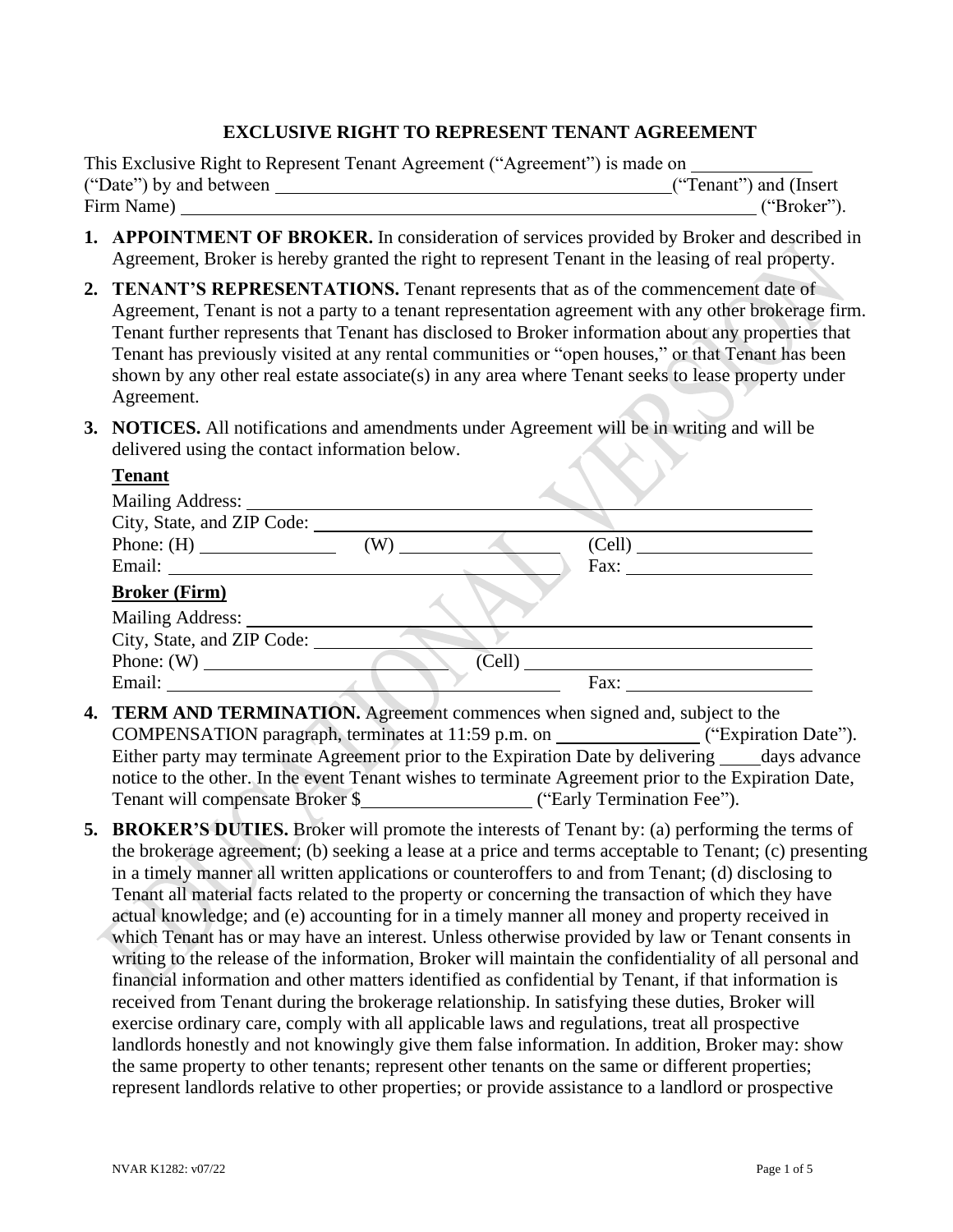landlord by performing ministerial acts that are not inconsistent with Broker's duties under Agreement.

**6. TENANT'S DUTIES.** Tenant will: (a) work exclusively with Broker during the term of Agreement; (b) pay Broker, directly or indirectly, the compensation set forth below; (c) comply with the reasonable requests of Broker to supply any pertinent financial or personal data needed to fulfill the terms of Agreement; and (d) be available during Broker's regular working hours to view properties.

Tenant is advised against and assumes responsibility for taking, posting, publishing or displaying any photo or video recording of any property without first obtaining landlord's prior written consent. Tenant hereby releases and holds harmless Broker, Broker's designated agents, sales associates and employees from any liability which may result therefrom. Tenant also acknowledges that landlord may have a video and/or audio recording system in the property, even if prior disclosure is not made.

**7. PURPOSE.** Tenant is retaining Broker for the leasing of the following type of real property:

#### **8. COMPENSATION.**

- **A**. **Retainer Fee**. Broker acknowledges receipt of a retainer fee in the amount of \$ which  $\Box$  will **OR**  $\Box$  will not be subtracted from any compensation due Broker under Agreement. The retainer fee is non-refundable and is earned when paid.
- **B.** Payment. Tenant will pay compensation in the amount of \_\_\_\_\_\_\_\_\_\_\_\_\_\_\_\_\_\_\_\_\_ ("Broker's Fee") to Broker if Tenant enters into a lease for real property during the term of Agreement and any time thereafter. In most cases, the landlord pays Broker's Fee, but in the event landlord does not pay any or all of this amount due, Tenant hereby agrees to pay any and all remaining Broker's Fee due to the Tenant's Broker. Broker may retain any additional compensation offered by the landlord or landlord's representative, even if this causes the compensation paid to Broker to exceed the fees specified above.

Broker's Fee, will also be earned, due and payable under either of the following circumstances whether the transaction is consummated through the services of Broker or otherwise:

**1.** If, within days after expiration or termination of Agreement, Tenant enters into a lease for real property, unless Tenant has entered into a subsequent "Exclusive Right to Represent Tenant" agreement with another real estate broker; **OR**

**2**. If, having entered into a lease for real property during the term of Agreement, Tenant defaults under the terms of that lease.

In addition to the Broker's Fee, an additional fee of \$ will be collected from Tenant payable to Broker at the time Tenant takes possession of the property.

Any obligation incurred under Agreement on the part of Tenant to pay Broker's Fee will survive the term of Agreement.

#### **9. RELOCATION PROGRAM.** Tenant is participating in relocation program

 $\Box$  Yes OR  $\Box$  No. If "Yes": (a) the program is named:

| <b>Contact Name</b>           | <b>Contact Information</b> | and |
|-------------------------------|----------------------------|-----|
| (b) terms of the program are: |                            |     |

If "No" or Tenant has failed to list a specific relocation program, then Broker will have no obligation to cooperate with or compensate any undisclosed program.

.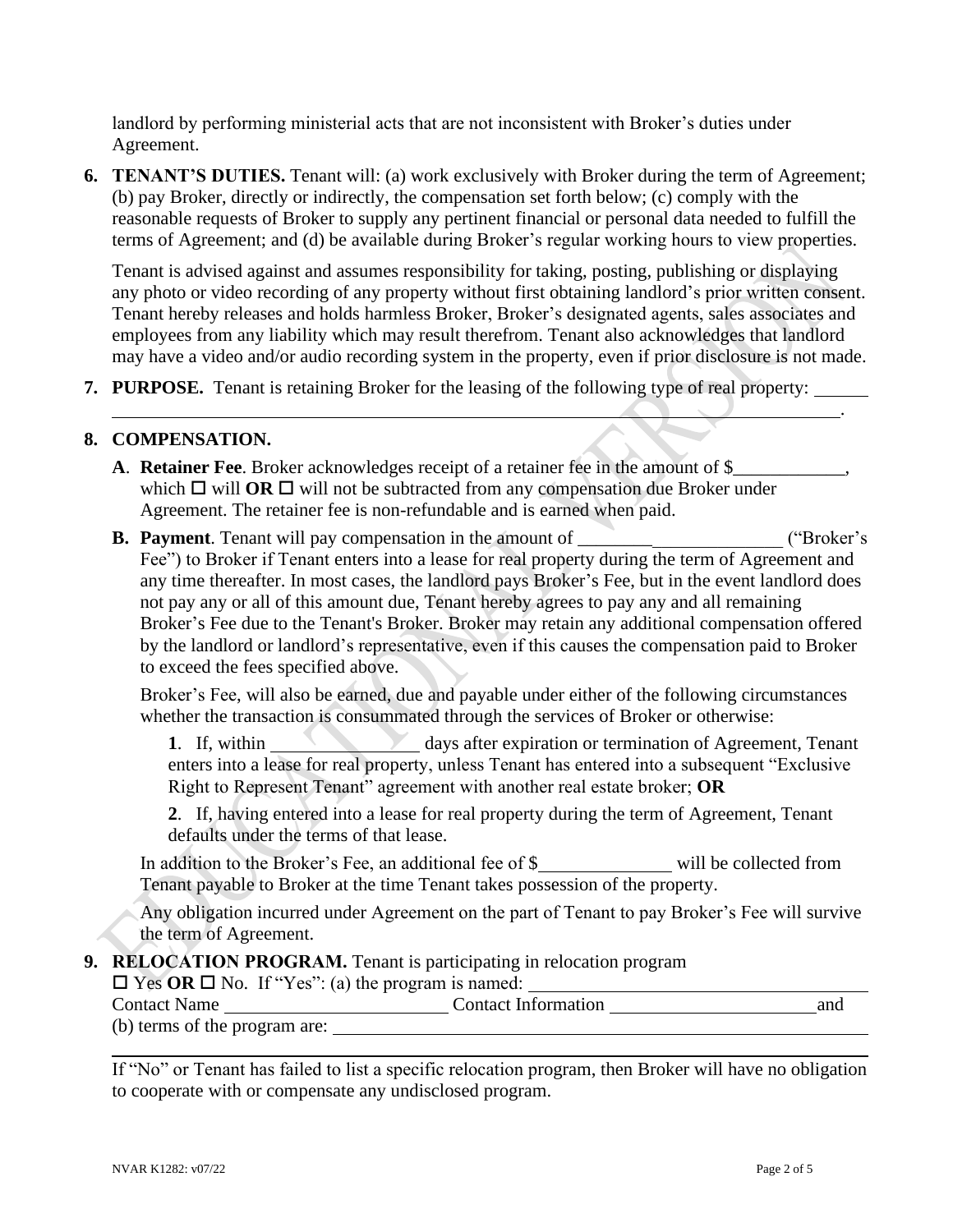## **10. TYPES OF REAL ESTATE REPRESENTATION – DISCLOSURE & INFORMED CONSENT.**

**Landlord representation** occurs when landlords contract to use the services of their own broker (known as a listing agent) to act on their behalf.

**Tenant representation** occurs by virtue of Agreement to use Broker's services. (Note: Broker may assist a landlord or prospective landlord by performing ministerial acts that are not inconsistent with Broker's duties as Tenant's agent under Agreement.)

**Designated representation** occurs when a tenant and landlord in one transaction are represented by different leasing associate(s) affiliated with the same broker. Each of these leasing associates, known as a designated representative, represents fully the interests of a different client in the same transaction. Designated representatives are not dual representatives if each represents only the tenant or only the landlord in a specific real estate transaction. In the event of designated representatives, each representative will be bound by client confidentiality requirements, set forth in the BROKER'S DUTIES paragraph. The broker remains a dual representative.

 $\Box$  Tenant does not consent to designated representation thus Tenant does not allow Broker to show properties owned by a landlord represented by this Broker through another designated representative associated with the firm. **OR**

 $\square$  Tenant consents to designated representation and allows Broker to show properties owned by a landlord represented by this Broker through another designated representative associated with the firm.

**Dual representation** occurs when the same broker and the same leasing associate represent both the tenant and landlord in one transaction. In the event of dual representation, the broker will be bound by confidentiality requirements for each client, set forth in the BROKER'S DUTIES paragraph.

 $\square$  Tenant does not consent to dual representation thus Tenant does not allow Broker to show properties owned by a landlord represented by this Broker through the same representative. **OR**  $\Box$  Tenant does consent to dual representation thus Tenant does allow Broker to show properties owned by a landlord represented by this Broker through the same representative.

**An additional disclosure is required before designated or dual representation is to occur for a specific transaction.**

- **11. COMPLIANCE WITH FAIR HOUSING LAWS.** Property will be shown and made available without regard to race, color, religion, sex, handicap, familial status or national origin as well as all classes protected by the laws of the United States, the Commonwealth of Virginia and applicable local jurisdictions, or by the REALTOR® Code of Ethics.
- **12. ATTORNEYS' FEES.** If any Party breaches Agreement and a non-breaching Party retains legal counsel to enforce its rights hereunder, the non-breaching Party will be entitled to recover against the breaching Party, in addition to any other damages recoverable against any breaching Party, all of its reasonable Legal Expenses incurred in enforcing its right under Agreement, whether or not suit is filed, and in obtaining, enforcing and/or defending any judgment related thereto. Should any tribunal of competent jurisdiction determine that more than one Party to the dispute has breached Agreement, then all such breaching Parties will bear their own costs, unless the tribunal determines that one or more of the Parties is a "Substantially Prevailing Party," in which case any such Substantially Prevailing Party will be entitled to recover from any of the breaching Parties, in addition to any other damages recoverable against any breaching Party, all of its reasonable Legal Expenses incurred in enforcing its rights under Agreement, whether or not suit is filed, and in obtaining, enforcing and/or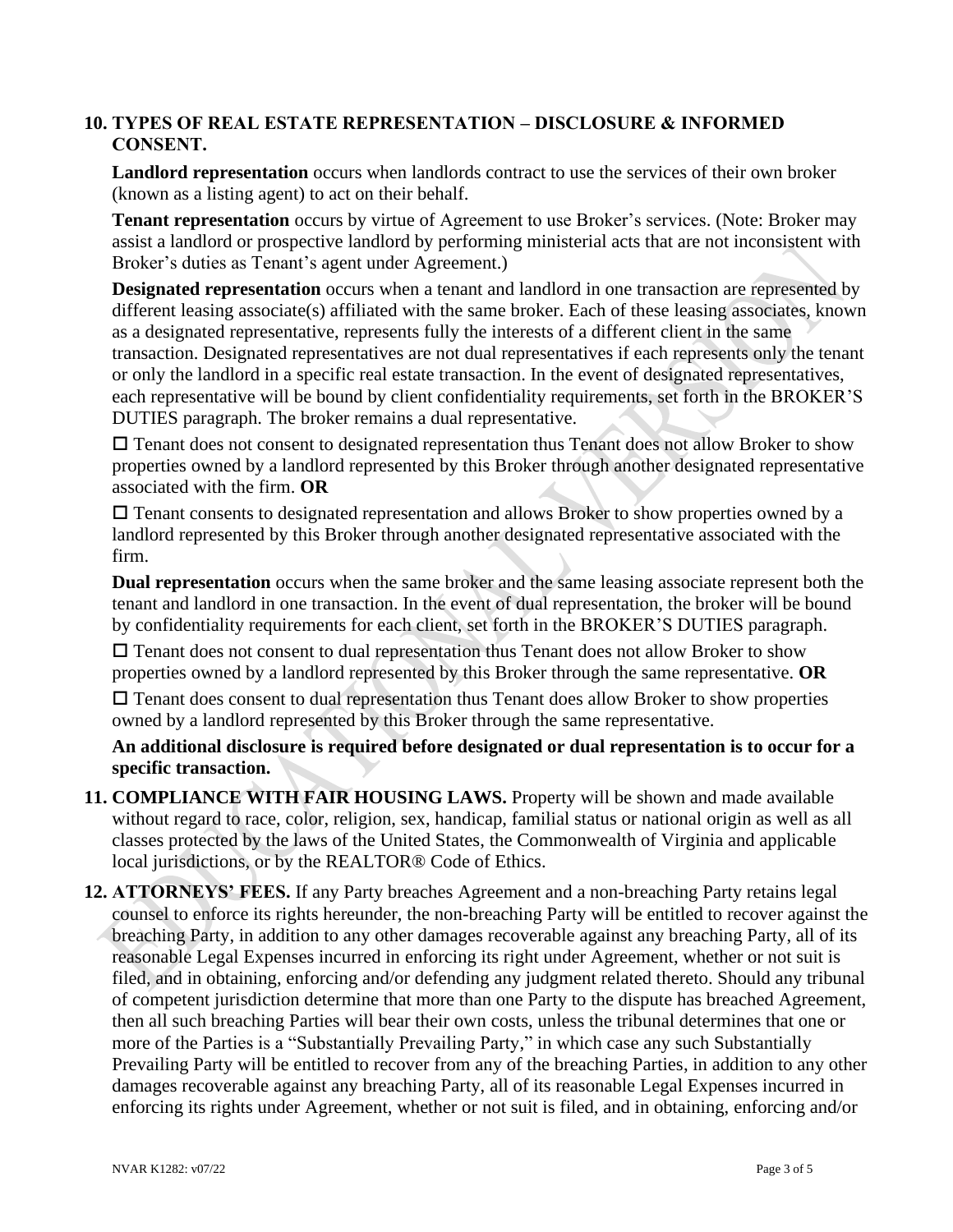defending any judgment related thereto. "Party" as used in this paragraph includes any third-party beneficiary identified herein. "Legal Expenses" as used in this paragraph includes attorneys' fees, court costs, and litigation expenses, if any, including, but not limited to, expert witness fees and court reporter fees.

**13.** The Tenant  $\Box$  does **OR**  $\Box$  does not hold an active or inactive real estate license.

## **14. DISCLAIMERS.**

- **A**. **Professional Services.** Tenant acknowledges that Broker is being retained solely as a real estate agent and not as an attorney, tax advisor, lender, appraiser, surveyor, structural engineer, mold or air quality expert, home inspector or other professional service provider. Broker can counsel on real estate matters, but if Buyer desires legal advice, Tenant is advised to seek legal counsel. Tenant is advised to seek appropriate professional advice concerning the property condition, tax, property insurance and legal matters.
- **B. Megan's Law.** Tenant should exercise whatever due diligence Tenant deems necessary with respect to information on any sexual offenders registered under Chapter 9 of Title 9.1 of the Code of Virginia. Such information may be obtained by contacting your local police department or the Department of State Police Central Criminal Records Exchange, at (804)674-2000 or [http://sex](http://sex-offender.vsp.virginia.gov/sor/)[offender.vsp.virginia.gov/sor/](http://sex-offender.vsp.virginia.gov/sor/)
- **C. Service Provider Referrals.** Broker or Broker's sales associates may refer a service provider to assist Tenant in this transaction. This referral is not an endorsement, guarantee or warranty as to the quality, cost and/or timeliness of the services to be provided. Tenant is advised to independently investigate all options for service providers and consider whether any service provider will work effectively with Tenant. Tenant is free to reject any referred service provider for any or no reason.
- **15. MISCELLANEOUS.** Agreement, any exhibits and any addenda signed by the parties constitute the entire agreement between the parties and supersedes any other written or oral agreements between the parties. Agreement can only be modified in writing when signed by both parties. The laws of Virginia will govern the validity, interpretation and enforcement of Agreement.

# **16. OTHER PROVISIONS.**

**(NOTE: Tenant should consult with Broker before visiting any rental properties or contacting any landlords or other real estate associates representing landlords, to avoid the possibility of confusion over the brokerage relationship and misunderstandings about liability for compensation.)**

| Date | Tenant | Date | <b>Broker/Leasing Manager</b> |
|------|--------|------|-------------------------------|
|      |        |      |                               |
| Date | Tenant |      |                               |
|      |        |      |                               |
| Date | Tenant |      |                               |
|      |        |      |                               |
| Date | Tenant |      |                               |